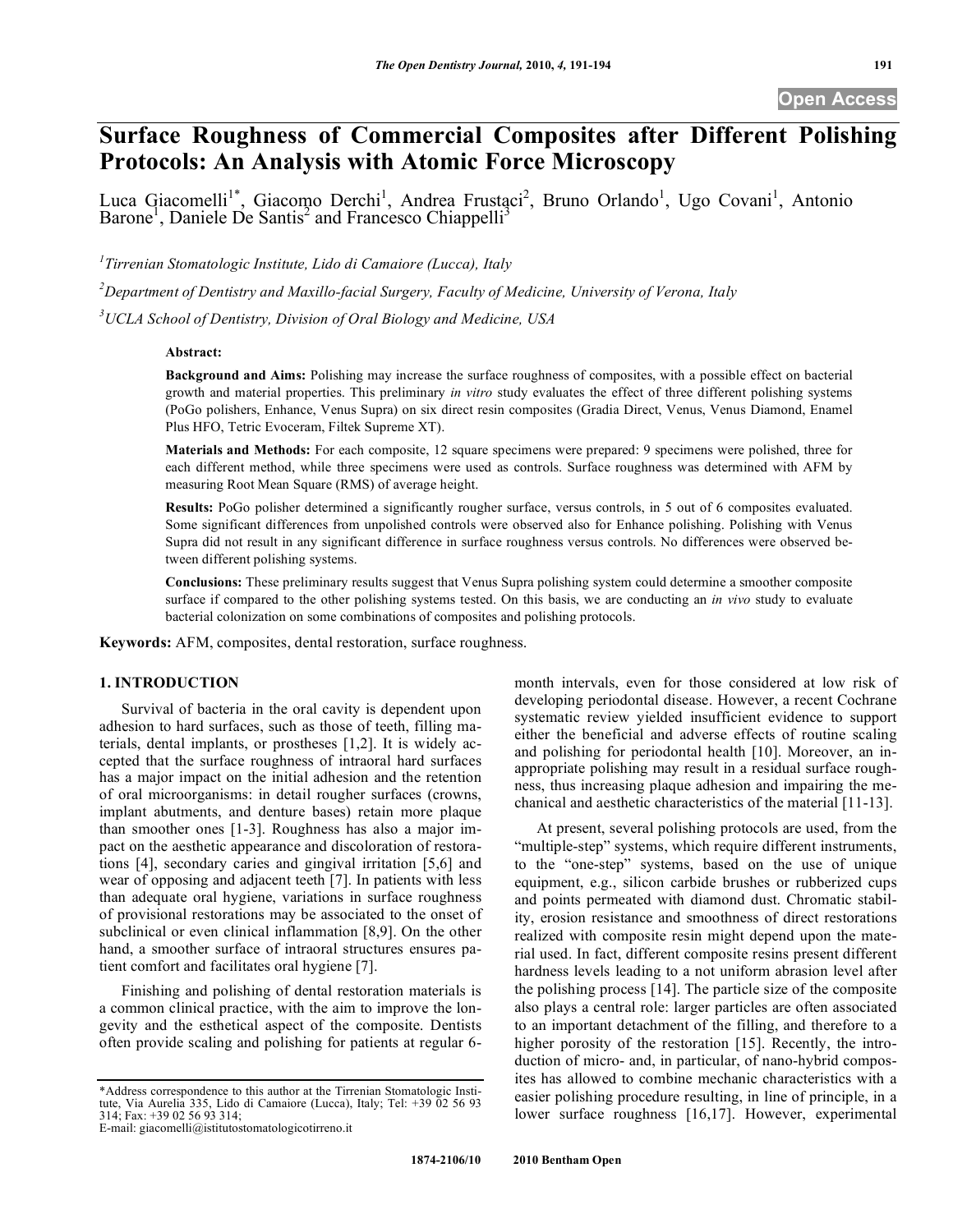| <b>Trade name</b> | Manufacturer                    | <b>Characteristics</b> | Granulometry         |  |
|-------------------|---------------------------------|------------------------|----------------------|--|
| Gradia Direct     | GC Corporation Tokyo            | Micro-hybrid           | $0.85 \mu m$         |  |
| Venus             | Heraeus Kulzer srl              | Micro-hybrid           | $0.01 - 0.7 \mu m$   |  |
| Venus Diamond     | Heraeus Kulzer srl              | Nano-hybrid            | $0.7 - 2 \text{ nm}$ |  |
| Enamel Plus HFO   | Micerium spa                    | Micro-hybrid           | $0.04 - 0.7 \mu m$   |  |
| Tetric EvoCeram   | Vivadent, Schaan, Liechtenstein | Nano-hybrid            | 550 nm               |  |
| Filtek Supreme XT | 3M ESPE, St. Paul, MN, USA      | Nano-filled            | 75 nm                |  |

**Table 2. Polishing Systems Evaluated in the Present Analysis**

| <b>Polishing System</b> | Manufacturer   | <b>Description</b>                                  |  |
|-------------------------|----------------|-----------------------------------------------------|--|
| PoGo                    | Dentsply       | diamond-impregnated resin disc                      |  |
| Venus Supra             | Heraeus Kulzer | silicone-impregnated polishing points               |  |
| Enhance                 | Dentsply       | polished with aluminum oxide impregnated resin cups |  |

evidence on the polishing procedure on nano-hybrid materials is still rather scant [17].

Surface roughness can be measured up to nanoscale by qualitative methods, such as scanning electron microscopy, or quantitative methods, such as profilometry [18]. In recent years, atomic force microscopy (AFM) has been largely used in dentistry to study characteristics of different materials [19- 21]. AFM allows a 3D imaging at a nanometric resolution, and does not need neither to work in vacuum nor any preparation of the specimen [19-21]. Of note, this technique has emerged as the most reliable in the evaluation of surface roughness [19].

On this basis, the purpose of this preliminary *in vitro* study is to estimate, by AFM, the surface roughness of different micro- and nano-hybrid composite resins after polishing procedures performed with different polishing systems currently in use.

## **2. MATERIALS AND METHODOLOGY**

The composite resins  $(n=6)$  and the polishing systems applied (n=3) are summarized in Tables **1** and **2**, respectively.

Square specimens  $(10\times10$ mm, thickness=1.5 mm) were prepared for each resin by compressing the composite in a polyethylene matrix with an amalgam condenser. Exceeding material was removed with a cellulose stripe. The samples were then polymerized for 40 seconds with a photopolymerizing lamp.

For each composite, 12 square specimens were prepared: 9 specimens were polished, three for each different method, while three specimens were used as controls. The polishing procedure was performed always by the same trained operator according to different manufacturer's instructions, with a polishing time of 20 seconds to reproduce clinical practice. The samples obtained were kept in alcohol for 24 hours to remove detritus produced after polishing and they were kept in distilled water at 37 °C for 7 days protected from any source of light.

After one week, specimens were dried with an air jet for 30 seconds and then were observed with AFM (ELBATECH srl, Marciana, Italy), operating in tapping mode. The used probes (NSG10, NT MDT, Russia) had spring constant and resonance frequency values of approximately 10 N/m and 250 kHz, respectively. All measurements were done in air, with  $512\times512$  pixels surface sampling. Scan size was equal to  $50 \times 50 \mu m^2$ . This area was chosen on the basis of the dimension of the typical bacteria expected to adhere to composite surface *in vivo*. The instrument was calibrated before the measurements using polyethylene spheres of known diameter. Five images were collected for each specimen, both in the central area and in the sides. Therefore, a total of 15 images/polishing method for each composite was collected. All AFM scans were performed by the same trained operator, who was blind towards the resin and the polishing system applied.

AFM images were analyzed using WSxM software (free downloadable from *http://www.nanotec.es*). This software was used to calculate root mean square (RMS) of the average height of every specimen, which can be assumed as a reliable index of surface roughness [19].

In this preliminary analysis, we evaluated the effects of different polishing systems on each single material, without directly comparing different composites. RMS values, expressed in µm, were analyzed with descriptive statistics. Differences between polishing systems and controls were evaluated *via* an ANOVA test with Bonferroni's post-hoc test. A p value <0.05 was considered as statistically significant.

## **3. RESULTS**

The average values of the surface roughness for each material analyzed with reference to the polishing protocol applied are presented in Table **3**.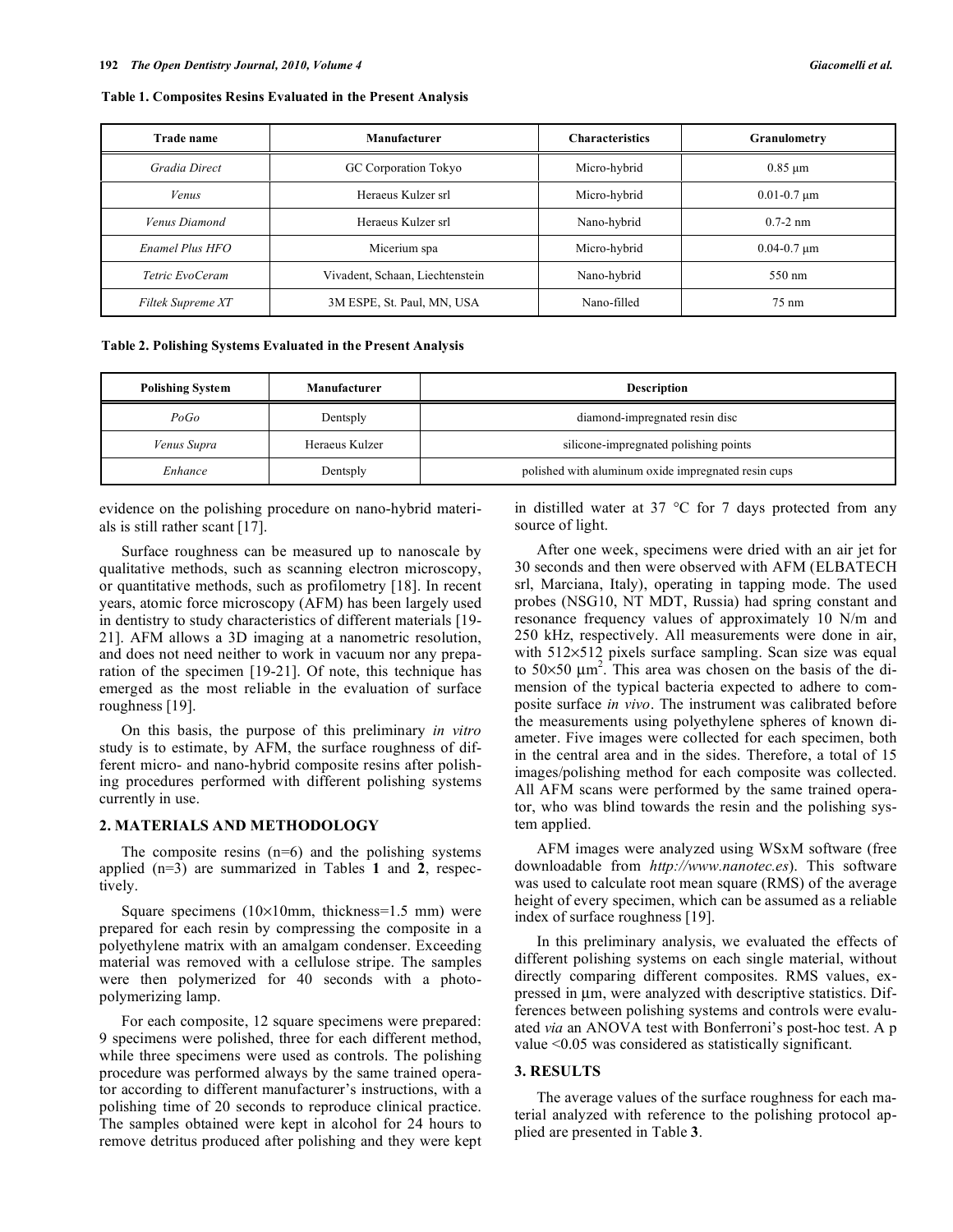|                       | Gradia Direct   | Venus            | Venus Diamond    | <b>Enamel Plus HFO</b> | Tetric Evoceram | Filtek Supreme XT |
|-----------------------|-----------------|------------------|------------------|------------------------|-----------------|-------------------|
|                       |                 |                  |                  |                        |                 |                   |
|                       |                 |                  |                  |                        |                 |                   |
| PoGo polisher         | $0.42\pm0.09*$  | $0.34 \pm 0.03*$ | $0.98 \pm 0.04*$ | $0.53 \pm 0.10$        | $0.62\pm0.13*$  | $0.78 \pm 0.13*$  |
| Venus Supra           | $0.25 \pm 0.07$ | $0.24 \pm 0.10$  | $0.62 \pm 0.11$  | $0.45 \pm 0.02$        | $0.26 \pm 0.07$ | $0.19 \pm 0.03$   |
| Enhance               | $0.41 \pm 0.04$ | $0.36 \pm 0.02*$ | $0.60 \pm 0.15$  | $0.75 \pm 0.12*$       | $0.23 \pm 0.01$ | $0.16 \pm 0.02$   |
| Control               | $0.18 \pm 0.02$ | $0.13 \pm 0.02$  | $0.51 \pm 0.22$  | $0.40 \pm 0.05$        | $0.21 \pm 0.02$ | $0.08 \pm 0.01$   |
|                       |                 |                  |                  |                        |                 |                   |
| * $p<0.05$ vs control |                 |                  |                  |                        |                 |                   |

Table 3. Surface Roughness in the Different Combinations of Resins/Polishing Systems Analyzed, as Derived from AFM Analysis **(Scan Size: 50**!**50** µ**m<sup>2</sup> ). All Data are Expressed as Mean RMS values±standard Deviations in** µ**m**

All polishing protocols resulted in a numerically higher surface roughness with respect to controls, although a statistical difference was not always observed. Overall PoGo polisher protocol resulted in slightly higher RMS values, with respect to Enhance and Venus Supra. In fact, this polishing system determined a significantly rougher surface, with respect to controls, in 5 out of 6 composites evaluated, with the exception of Enlamel Plus HFO. Some significant differences from unpolished controls were observed also for Enhance polishing, when applied to Venus and Enlamel Plus HFO. Polishing with Venus Supra did not result in any significant difference in surface roughness, with respect to controls.

However, no statistical differences were observed between different polishing systems, according to the ANOVA analysis.

# **4. DISCUSSION**

The polishing phase plays a critical role in the restoration process. However, polishing may result in an increase in surface roughness, with important consequences on plaque adhesion, surface pigmentation and composite marginal integrity [11-13].

This preliminary *in vitro* study aimed to evaluate, by means of AFM, the surface roughness of different microand nano-hybrid composites currently used in dental restoration, after the application of different polishing protocols. In all cases, the surface roughness of polished composites was higher than unpolished controls, such suggesting that polishing determines by itself a surface damage. This finding supports the results of recent similar studies [22,23]. However, polishing of composites is often necessary to finish off the restorations with rotating devices, in order to remove any excess of material and reduce possible contacts in mouth occlusion [24].

The results of the present study, although preliminary, seem to suggest the existence of some differences in surface roughness with different polishing systems on the micro- and nanohybrid composites tested. Of note, AFM was used to evaluate the surface damage; this method has recently been proved as the most reliable method to measure surface roughness [19]. The analysis of differences between polishing systems may provide some further basis for a rationale choice of the most appropriate polishing for a given composite, among the ones tested. In most cases, Venus Supra polishing protocol resulted in a smoother surface than the other protocols tested, even if no significant differences were observed.

These differences could be likely attributed both to the intrinsic features of the composite resin, such as filling and particle size, and to the characteristics of the devices used for the polishing, from the geometry of the used tools to the hardness of the abrasive [25]. In particular, the use of "multiple-step" polishing protocols, like Venus Supra, is associated to the smoothest surface, with a roughness comparable to unpolished controls, probably because of the capability of such protocols to abrade effectively both the dispersing matrix and the particles of the filling.

It must be acknowledged that this study has several limitations, First, the *in vitro* nature of the present experimentation may limit, at least in part, its applicability to clinical practice. As a second limitation, although a direct correlation between surface roughness and bacterial adhesion is wellestablished [11], we did not investigate the colonization of bacteria on the polished surfaces, to seek for possible differences in the kinetic of cell growth and the hardness of bacterial plaque. Third, we did not investigate the contribution of material properties to the surface roughness resulting from polishing. Fourth, we do not have any data on the roughness of the polishing equipment, which may be correlated to the different results observed. Last, the sample size may be too small to retrieve definite conclusions; however, this analysis should be intended as a pilot study.

In fact, from the results of this pilot study, we are carrying a further investigation to evaluate, by means of AFM and fluorescence methods, the early and late colonization of bacterial cells *in vivo*, on same combinations of composites and polishing protocols. In this analysis, we will also evaluate material and plaque hardness.

While the results of this ongoing study will likely provide new tools for an evidence-based choice of a proper composite/polishing combination, the results of the present AFM